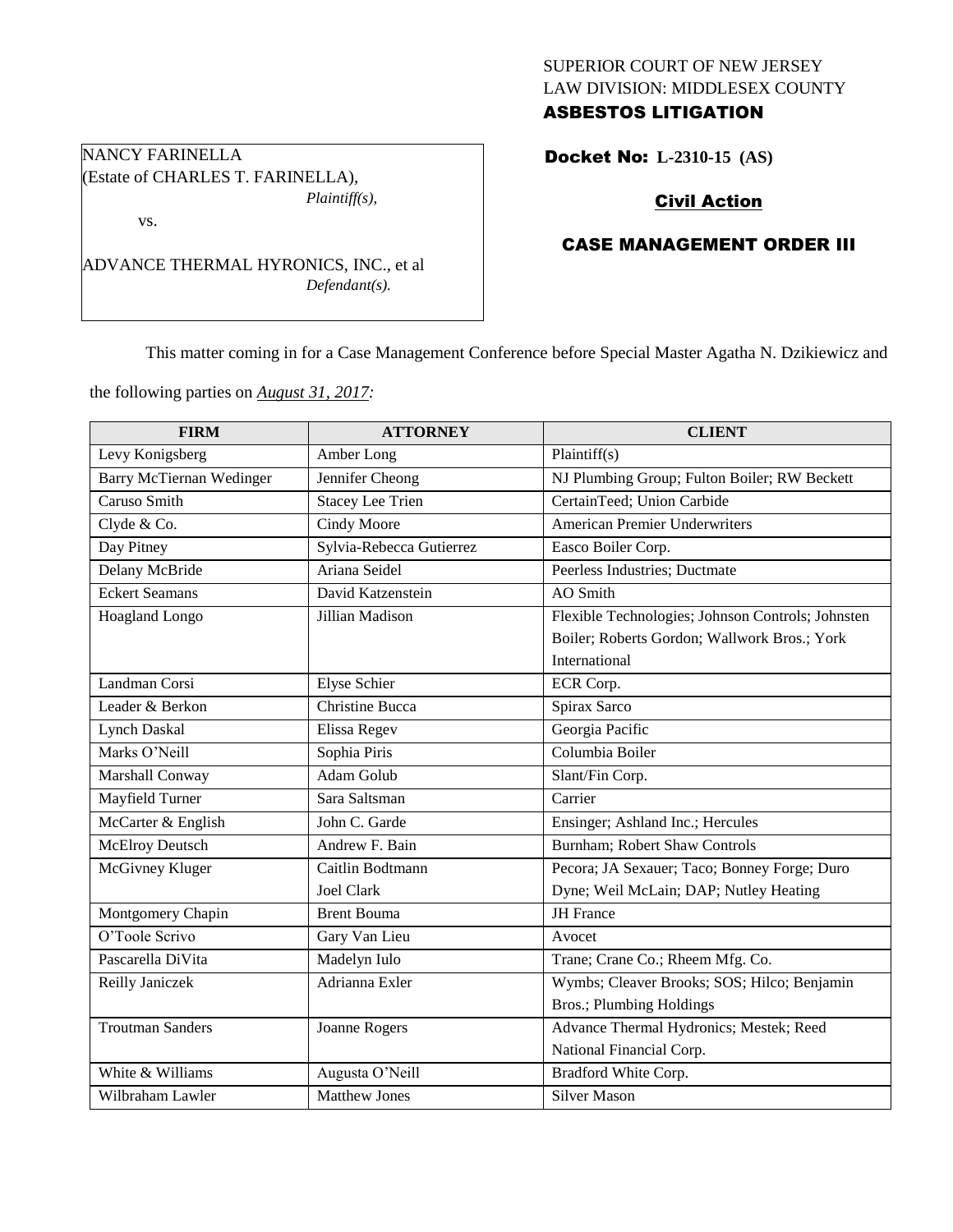IT IS on this  $6^{\text{th}}$  day of **September, 2017**, *effective from the conference date*;

# ORDERED as follows:

Counsel receiving this Order through computerized electronic medium (E-Mail) shall be deemed by the court to have received a copy of the filed original court document. Any document served pursuant to this Order shall be deemed to be served by mail pursuant to *R*.1:5-2.

# **DISCOVERY**

| October 31, 2017 | Plaintiff and defendants shall respond to supplemental discovery by this date. |  |
|------------------|--------------------------------------------------------------------------------|--|

- February 28, 2018 Fact discovery, including depositions, shall be completed by this date. Plaintiff's counsel shall contact the Special Master within one week of this deadline if all fact discovery is not completed.
- February 28, 2018 Depositions of corporate representatives shall be completed by this date.

# **EARLY SETTLEMENT**

May 11, 2018 Settlement demands shall be served on all counsel and the Special Master by this date.

### **SUMMARY JUDGMENT MOTION PRACTICE**

- March 16, 2018 Plaintiff's counsel shall advise, in writing, of intent not to oppose motions by this date.
- March 29, 2018 *(Thurs.)* Summary judgment motions shall be filed no later than this date.
- April 27, 2018 Last return date for summary judgment motions.

# **MEDICAL DEFENSE**

- December 29, 2017 Plaintiff shall serve medical expert reports by this date.
- December 29, 2017 Upon request by defense counsel, plaintiff is to arrange for the transfer of pathology specimens and x-rays, if any, by this date.
- August 3, 2018 Defendants shall identify its medical experts and serve medical reports, if any, by this date. **In addition, defendants shall notify plaintiff's counsel (as well as all counsel of record) of a joinder in an expert medical defense by this date.**

### **LIABILITY EXPERT REPORTS**

- June 15, 2018 Plaintiff shall identify its liability experts and serve liability expert reports or a certified expert statement by this date or waive any opportunity to rely on liability expert testimony.
- August 3, 2018 Defendants shall identify its liability experts and serve liability expert reports, if any, by this date or waive any opportunity to rely on liability expert testimony.

 $\_$  ,  $\_$  ,  $\_$  ,  $\_$  ,  $\_$  ,  $\_$  ,  $\_$  ,  $\_$  ,  $\_$  ,  $\_$  ,  $\_$  ,  $\_$  ,  $\_$  ,  $\_$  ,  $\_$  ,  $\_$  ,  $\_$  ,  $\_$  ,  $\_$  ,  $\_$  ,  $\_$  ,  $\_$  ,  $\_$  ,  $\_$  ,  $\_$  ,  $\_$  ,  $\_$  ,  $\_$  ,  $\_$  ,  $\_$  ,  $\_$  ,  $\_$  ,  $\_$  ,  $\_$  ,  $\_$  ,  $\_$  ,  $\_$  ,